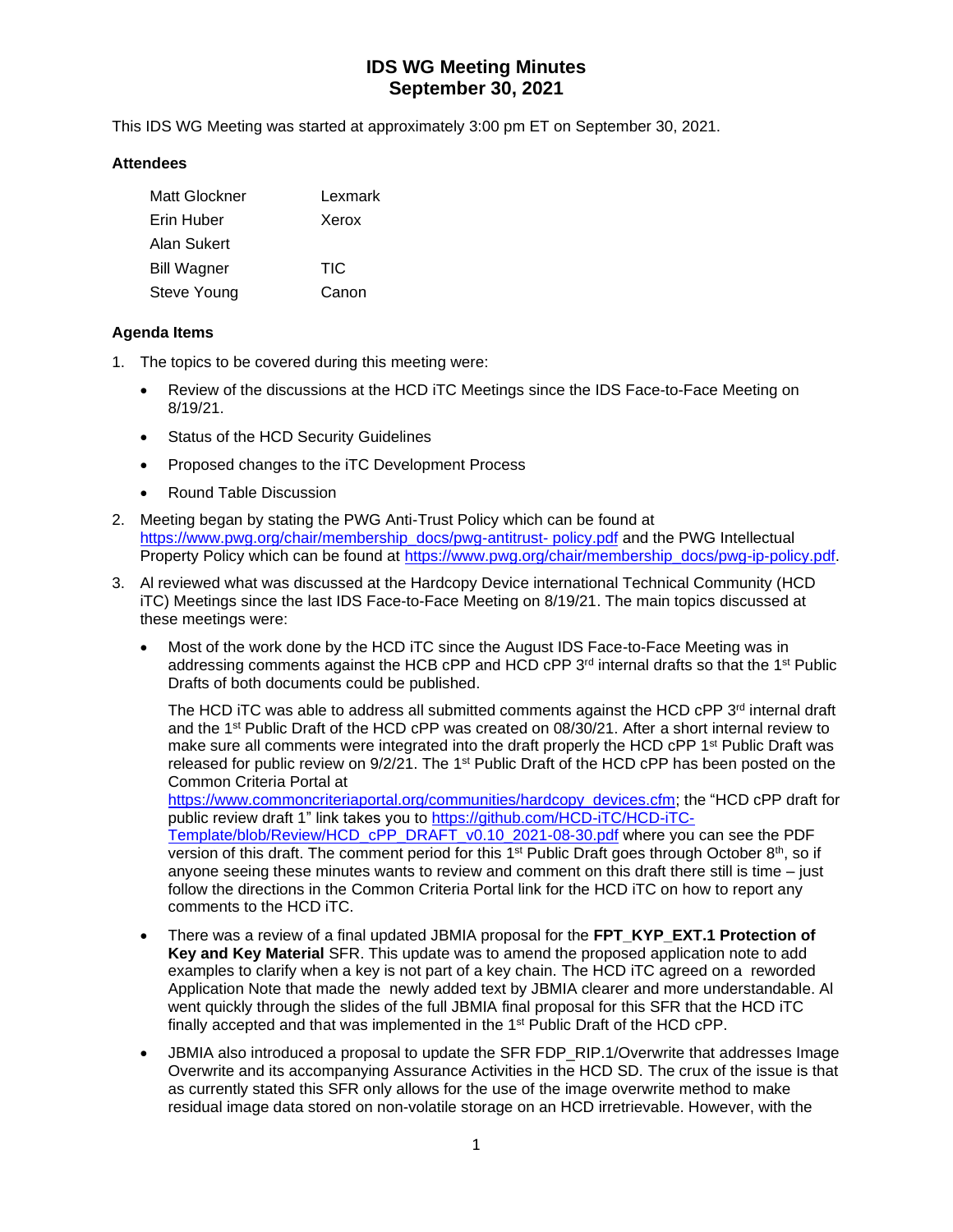advent of Self Encrypting Drives (SEDs) where the image overwrite method will not work, some type of cryptographic erase method will be necessary. The JBMIA proposal is to modify the FDP\_RIP.1/Overwrite SFR to allow cryptographic erase as an option in addition to image overwrite to accommodate the use of SEDs, TPMs, etc. This also required modification of the associated Test Assurance Activities for this SFR to point to FCS\_CKM.1 for verification of key destruction, since cryptographic erase involves destruction of the key used to encrypt the residual image data in question.

The HCD ITC discussed but deferred this proposal to after the 1<sup>st</sup> Public Draft of the HCD cPP was published. This becomes important because of the next topic.

Al then discussed a comment from JISEC (the Japanese Scheme) against the 1<sup>st</sup> Public Draft of the HCD cPP that was discussed for most of the 9/27/21 Meeting. The comment was against wording the Security Problem Definition (SPD) portion of the HCD cPP – specifically, the Organization Security Policies section dealing with Image Overwrite. In that section it states "Such customers desire that the image data be made unavailable by overwriting it with other data or by destroying its cryptographic key." JISEC wanted the "or by destroying its cryptographic key" portion removed because destruction of cryptographic keys is already addressed by the two key destruction SFRs FCS\_CKM\_EXT.1 which says that the keys must be destroyed when no longer needed and FCS\_CKM.1 which states how they will be destroyed.

Most agreed that the two key destruction SFRs do cover destroying the cryptographic key used to encrypt the residual image data on an SED, and therefore the phrase could be eliminated on that basis. However, the discussion at the HCD iTC Meeting then got back to the very issue that was the basis of the JBMIA proposal mentioned above – if we remove this phrase, we are in essence saying that the HCD cPP will only support the image overwrite method and not support cryptographic erase for making residual image data unavailable. It was clear the HCD iTC was split on that point and agreed to continue the discussion at its next meeting.

At the discussion at the IDS WG Meeting l mentioned that he favors implementing the JBMIA proposal and not removing the phrase from this section. Al also mentioned that the Security Objective for Image Overwrite in Section 4.1.12 does not mention cryptographic erase at all and needs to be modified also.

At the meeting Bill made the point that Image Overwrite is a particular method for making the image data unavailable, so it was suggested that if cryptographic erase is included the sections on Image Overwrite might need to be renamed to something more general. It was not clear there was any consensus on the part of the members present at the IDS meeting what to do here either.

- Finally, Al quickly reviewed the latest HCD iTC schedule to give an update on where the HCD iTC was compared to the latest plan. Looking at the schedule, things were not as bad as they could be:
	- All 3<sup>rd</sup> Internal Draft activities were completed, albeit later than planned
	- 1<sup>st</sup> Public Draft of the HCD cPP was released on 9/2, only 3 days later than planned
	- The 1<sup>st</sup> Public Draft of the SD was finally made available for a final review on  $9/29'$  should be released probably around 10/5. So, it is running roughly a month behind schedule.

Depending on how many comments we get we may be able to get close to the 12/13 date for the HCD SD, but my guess is that it will be closer to the beginning of January for the  $2<sup>nd</sup>$  Public Draft of the HCD SD.

- 4. Ira wasn't present at the meeting so there was no status presented on the HCD Security Guidelines.
- 5. For the last item Al reviewed results of an advisory group he was on to help NIAP and the Common Criteria Development Board update the process an iTC uses to create a cPP and an SD. The current process is 31 steps and is very cumbersome, bureaucratic and in some cases does not reflect what actually happens in developing and approving a cPP and an SD.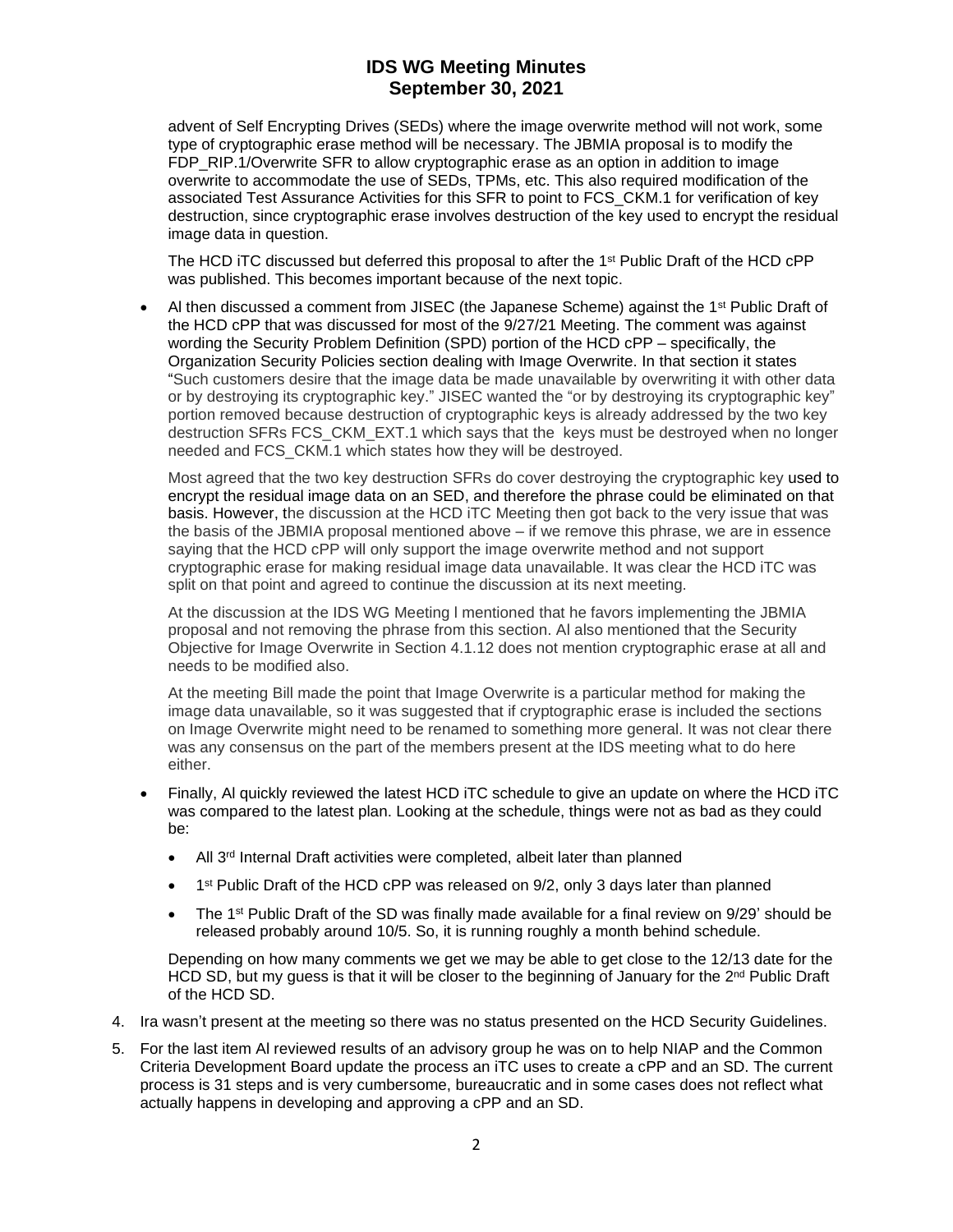The major changes to the process that are being proposed are:

• Currently the process states that anyone (denoted as the 'Initiator') can initiate a request to the CCDB to startup an iTC to create a CPP and SD for a class of products for which no cPP/SD currently exists – could be an extension of a known technical area like 3D printing or some new technical area. Typically, the 'Initiator' is a Technical Committee or a member of the CCDB but it could be one or more Subject Matter Experts would want to form an iTC in their area of expertise.

The process as it is documented now states that once the 'Initiator' makes a request to the CCDB to initiate an iTC and the CCDB agrees, the CCDB creates a Working Group (WG) that consists of at least two members of the CCDB (i.e., at least two Common Criteria Schemes) and the WG then creates and gets public review and approval of the Essential Security Requirements (ESR); the ESR basically contains the high-level requirements and threat environment for the class of products the iTC is to create the cPP for.

The problem with the WG creating the ESR is that often the high-level requirements of the SMEs and vendors of the technologies involved don't get addressed adequately by the WG, and once an ESR is approved it is difficult to change.

The revised process will now allow the 'Initiator' to create the ESR, which will mean that the person(s) who want to create the iTC and the cPP and who will likely have the technical knowledge of what requirements are needed and what threats a=have to be addressed will now be able to define the ESR.

- The second major change deals with the multiple steps involved in creating the cPP and SD. Currently there are 8 steps in the iTC process that involve creating, reviewing and approving the SPD, creating the requirements, reviewing comments and position statements and finally adjudicating comments that all lead up to publishing the cPP and SD for Public Review. In the updated process these 8 steps have been reduced to one simple step – iTC drafts the cPP and SD.
- The last major change deals with how the cPP and SD are finally published and approved. The 4 steps in the current process do not reflect how this is actually done in practice today. What is done today is that the cPP and SD are both published after they have been publicly reviewed and all comments have been adjudicated. Once the cPP and SD have been published, the first time the published cPP and SD are used to certify a product two important things happen:
	- The cPP will itself be certified against the criteria for evaluating cPPs per ISO 15409 and the CEM at the same time the product is being certified to ensure the product conforms to the cPP.
	- If the product is successfully certified by determining by the evaluation lab that it meets the Evaluation Criteria in the SD, that will constitute CCDB approval of the SD.

The iTC process will be revised to reflect this current behavior in how the cPP is certified and the SD is approved by the CCDB.

6. Round Table:

Conferences of Note:

- Fall 2021 CCUF Workshop is October 13-14, 2021. Registration is currently underway link is [https://www.ccusersforum.org/event/the-20th-ccuf-workshop/.](https://www.ccusersforum.org/event/the-20th-ccuf-workshop/) Sessions will be 9A – 12N ET on 10/13 and 9A – 11A ET on 10/14.
- International Common Criteria Conference, Oct 19-20, 2021. Note: Early registration extended to Oct 8th.
- 7. **Actions:** None

**Next Steps**